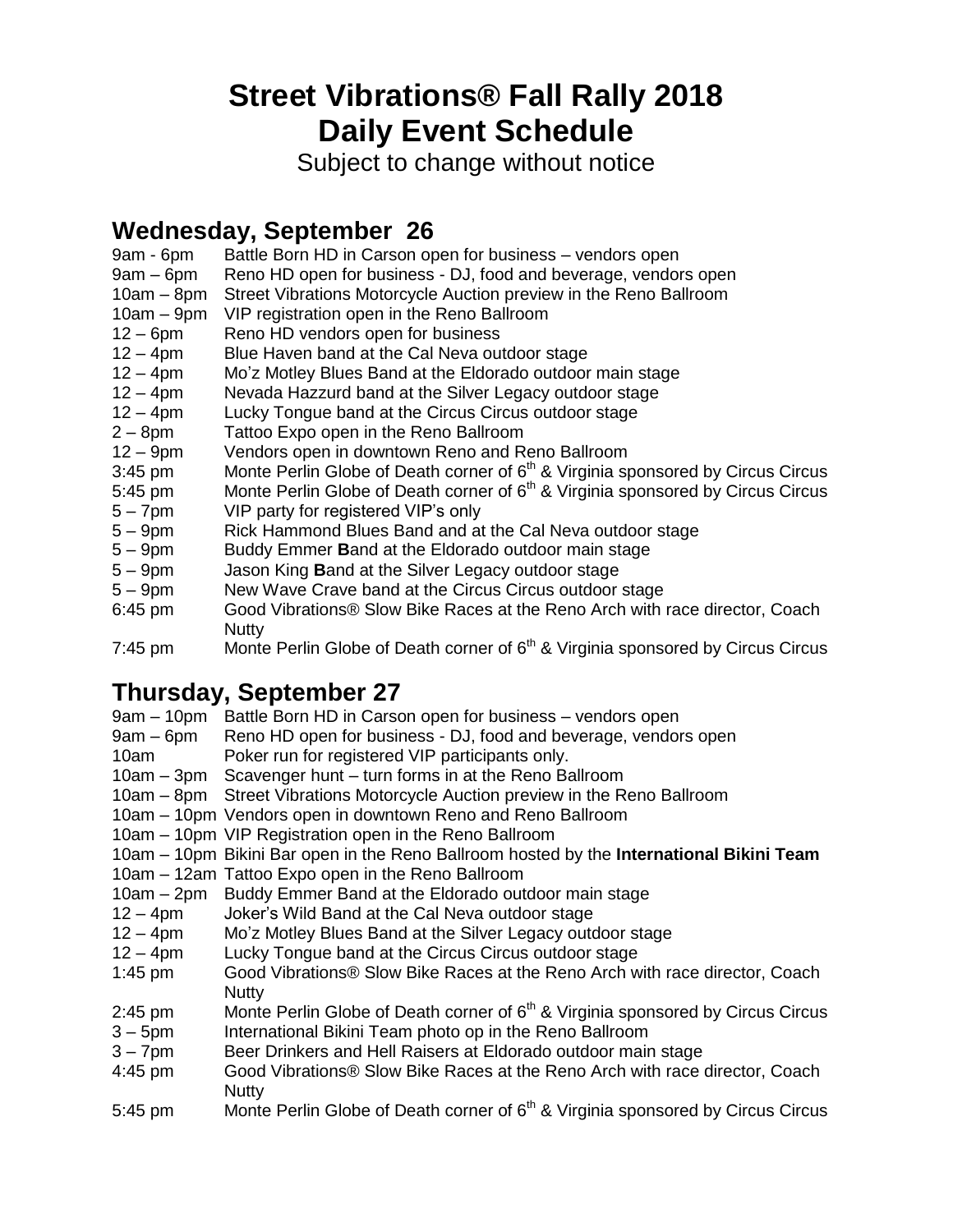- 5 7pm VIP party for registered VIP's only
- 5 7pm KOZZ Radio remote with Jim McClain at the Eldorado outdoor main stage
- 5 9pm Jason King Band at the Cal Neva outdoor stage<br>5 9pm Decoy band at the Silver Legacy outdoor stage
- Decoy band at the Silver Legacy outdoor stage
- 5 9pm New Wave Crave Band at the Circus Circus outdoor stage
- 7:00 pm Ceremonial Flag Raising at the main stage/Eldorado Plaza with the Spanish Springs JROTC WWII Color Guard and Tamara Evans singing the National Anthem
- 7:00 pm Police On Parade at the Eldorado outdoor main stage with **Grand Marshal Erik Estrada.** The motorcycle parade goes down Virginia Street from 1<sup>st</sup> Street to 6<sup>th</sup> Street.
- 7:45 pm Monte Perlin Globe of Death corner of 6<sup>th</sup> & Virginia sponsored by Circus Circus 8:00 pm Miss Street Vibrations 2018 **International Bikini Team** competition at the Reno Ballroom, Celebrity Host: **Erik Estrada**
- 8 9:30p Journey Revisited band at the Eldorado outdoor main stage

#### **Friday, September 28**

| $8am - 7pm$   | Reno HD open for business – DJ, food and beverage, vendors open                             |
|---------------|---------------------------------------------------------------------------------------------|
| $9am - 10pm$  | Battle Born HD in Carson open for business - vendors open                                   |
| $9am - 7pm$   | Vendors open in Virginia City Delta lot and on C Street                                     |
| $10am - 3pm$  | Scavenger hunt - turn forms in at the Reno Ballroom                                         |
| $10am - 6pm$  | Street Vibrations Motorcycle Auction preview in the Reno Ballroom                           |
|               | 10am - 10pm Vendors open in downtown Reno and Reno Ballroom                                 |
|               | 10am – 10pm VIP registration in the Reno Ballroom                                           |
|               | 10am - 10pm Silver Legacy American Heat Custom Bike Show at the Reno Ballroom               |
|               | 10am - 12am Tattoo Expo open in the Reno Ballroom                                           |
|               | 10am - 10pm Bikini Bar open in the Reno Ballroom hosted by the International Bikini Team    |
| 10:00 am      | Poker run for registered VIP participants only                                              |
| $10am - 2pm$  | Big Red Band at Eldorado outdoor main stage                                                 |
| $12 - 4$ pm   | Joker's Wild band at the Cal Neva outdoor stage                                             |
| $12 - 4pm$    | Blue Haven Band at the Silver Legacy outdoor stage                                          |
| $12 - 4pm$    | Big Heart band at the Circus Circus outdoor stage                                           |
| $1:45$ pm     | Good Vibrations® Slow Bike Races at the Reno Arch with race director, Coach                 |
|               | <b>Nutty</b>                                                                                |
| $2:45$ pm     | Monte Perlin Globe of Death corner of 6 <sup>th</sup> & Virginia sponsored by Circus Circus |
| $3 - 5$ pm    | International Bikini Team photo op in the Reno Ballroom                                     |
| $3 - 7$ pm    | Beer Drinkers and Hell Raisers band at Eldorado outdoor main stage                          |
| 4:45 pm       | Good Vibrations® Slow Bike Races at the Reno Arch with race director, Coach                 |
|               | <b>Nutty</b>                                                                                |
| 5:45 pm       | Monte Perlin Globe of Death corner of 6 <sup>th</sup> & Virginia sponsored by Circus Circus |
| $5-9$ pm      | Arizona Jones band at the Cal Neva outdoor stage                                            |
| $5-9$ pm      | The Blues Monsters Band at the Silver Legacy outdoor stage                                  |
| $5-9$ pm      | Lucky Tongue band at the Circus Circus outdoor stage                                        |
| $6 - 9$ pm    | Street Vibrations Motorcycle Auction in the Reno Ballroom                                   |
| $7:00$ pm     | Ceremonial Flag Raising at the Harley-Davidson® Eldorado Plaza with the                     |
|               | Spanish Springs JROTC WWII Color Guard and singer Tamara Evans singing                      |
|               | the National Anthem                                                                         |
| $7:45$ pm     | Monte Perlin Globe of Death corner of 6 <sup>th</sup> & Virginia sponsored by Circus Circus |
| $8 - 9:30$ pm | Zepparella All-Female Zeppelin Powerhouse at Eldorado outdoor main stage                    |

#### **Saturday, September 29**

9am – 7pm Vendors open in Virginia City Delta Lot and on C Street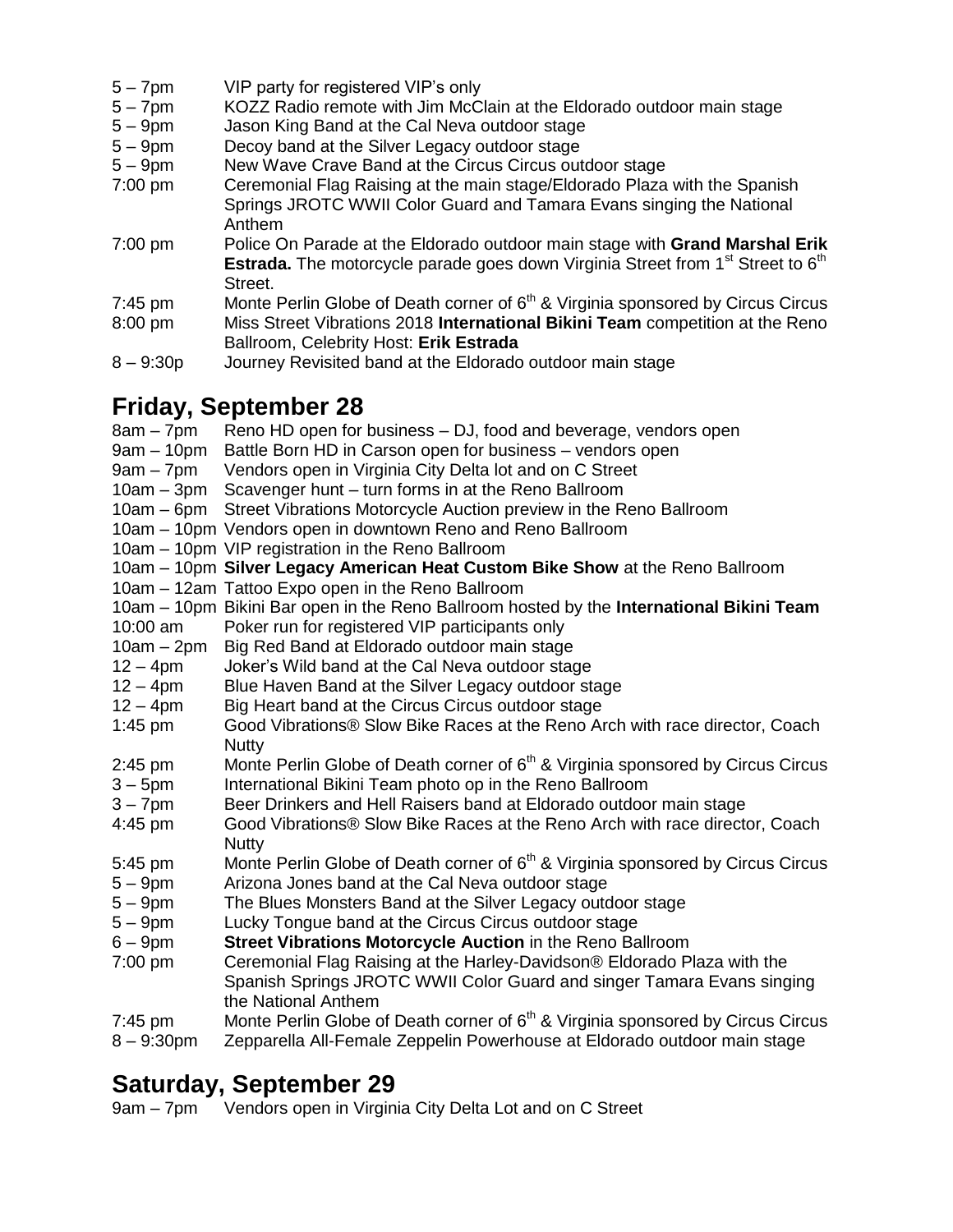|              | 8am – 7pm – Reno HD open for business – DJ, food and beverage, vendors open<br>8am - 10pm Battle Born HD in Carson open for business - vendors open                      |
|--------------|--------------------------------------------------------------------------------------------------------------------------------------------------------------------------|
|              | 10am - 10pm Vendors open in downtown Reno and Reno Ballroom                                                                                                              |
|              | 10am - 10pm VIP registration open in the Reno Ballroom                                                                                                                   |
|              | 10am - 10pm Bikini Bar open in the Reno Ballroom hosted by the International Bikini Team                                                                                 |
|              | 10am - 10pm Silver Legacy American Heat Custom Bike Show at the Reno Ballroom                                                                                            |
| 10:00 am     | Poker run for registered VIP participants only                                                                                                                           |
| $10am - 3pm$ | Scavenger hunt - turn forms in at the Reno Ballroom                                                                                                                      |
|              | 10am - 12am Tattoo Expo open in the Reno Ballroom                                                                                                                        |
| $10am - 2pm$ | Big Red Band at Eldorado outdoor main stage                                                                                                                              |
| $12 - 4pm$   | Big Heart band at the Cal Neva outdoor stage                                                                                                                             |
| $12 - 4pm$   | Decoy band at the Silver Legacy outdoor stage                                                                                                                            |
| $12 - 4pm$   | Mo'z Motley Blues Band at the Circus Circus outdoor stage                                                                                                                |
| $1:45$ pm    | Good Vibrations® Slow Bike Races at the Reno Arch with race director, Coach<br><b>Nutty</b>                                                                              |
| 2:45 pm      | Monte Perlin Globe of Death corner of 6 <sup>th</sup> & Virginia sponsored by Circus Circus                                                                              |
| $3 - 5$ pm   | International Bikini Team photo op in the Reno Ballroom                                                                                                                  |
| $3 - 7$ pm   | Beer Drinkers and Hell Raisers at Eldorado outdoor main stage                                                                                                            |
| 5:00 pm      | Silver Legacy American Heat Custom Bike Show Awards at the Reno<br><b>Ballroom</b>                                                                                       |
| $5-9$ pm     | Rick Hammond Blues Band and at the Cal Neva outdoor stage                                                                                                                |
| $5-9$ pm     | The Blues Monsters Band at the Silver Legacy outdoor stage                                                                                                               |
| $5-9$ pm     | Lucky Tongue band at the Circus Circus outdoor stage                                                                                                                     |
| 5:45 pm      | Monte Perlin Globe of Death corner of 6 <sup>th</sup> & Virginia sponsored by Circus Circus                                                                              |
| 6:45 pm      | Good Vibrations® Slow Bike Races at the Reno Arch with race director, Coach<br><b>Nutty</b>                                                                              |
| 7:00 pm      | Ceremonial Flag Raising at the Harley-Davidson® Eldorado Plaza with the<br>Spanish Springs JROTC WWII Color Guard and singer Tamara Evans singing<br>the National Anthem |
| 7:00 pm      | Skynnyn Lynnyrd at the Harrah's Plaza outdoor stage                                                                                                                      |
| 7:45 pm      | Monte Perlin Globe of Death corner of 6 <sup>th</sup> & Virginia sponsored by Circus Circus                                                                              |
| $8 - 9:30$   | Hell's Belles World Famous All-Female AC/DC Tribute Band at Eldorado outdoor<br>main stage                                                                               |
| $9:00$ pm    | Spectacular fireworks display from the roof of the Silver Legacy Hotel                                                                                                   |
| 9:00 pm      | Legends N' Leather Bar Crawl starts at Reno Ballroom.                                                                                                                    |
|              | 100% of \$10 entry fee goes to Child Assault Prevention Project                                                                                                          |

#### **Sunday, September 30**

- 9am 5pm Battle Born HD in Carson open for business vendors open
- 9am 4pm Reno HD open for business
- 9:00 am CMA church service Silver Legacy stage
- 10am 5pm Vendors open in downtown Reno and Reno Ballroom
- 10:00 am  $JC$  & Us Ministry with Monte Perlin at the Globe,  $6<sup>th</sup>$  & Virginia
- 10 5pm Tattoo Expo open in the Reno Ballroom
- 12 4pm Nevada Hazzurd band at the Cal Neva outdoor stage
- 12 4pm Big Heart band at Eldorado outdoor main stage<br>12 4pm We Rock band at the Silver Legacy outdoor stag
- We Rock band at the Silver Legacy outdoor stage
- 12 4pm Lucky Tongue band at the Circus Circus outdoor stage
- 2:45 pm Monte Perlin Globe of Death corner of  $6<sup>th</sup>$  & Virginia sponsored by Circus Circus
- 3:45 pm Good Vibrations® Slow Bike Races at the Reno Arch with race director, Coach Nutty
- 8:00 pm Skynnyn Lynnyrd & ZZ Tush at the Montbleu Showroom in Tahoe